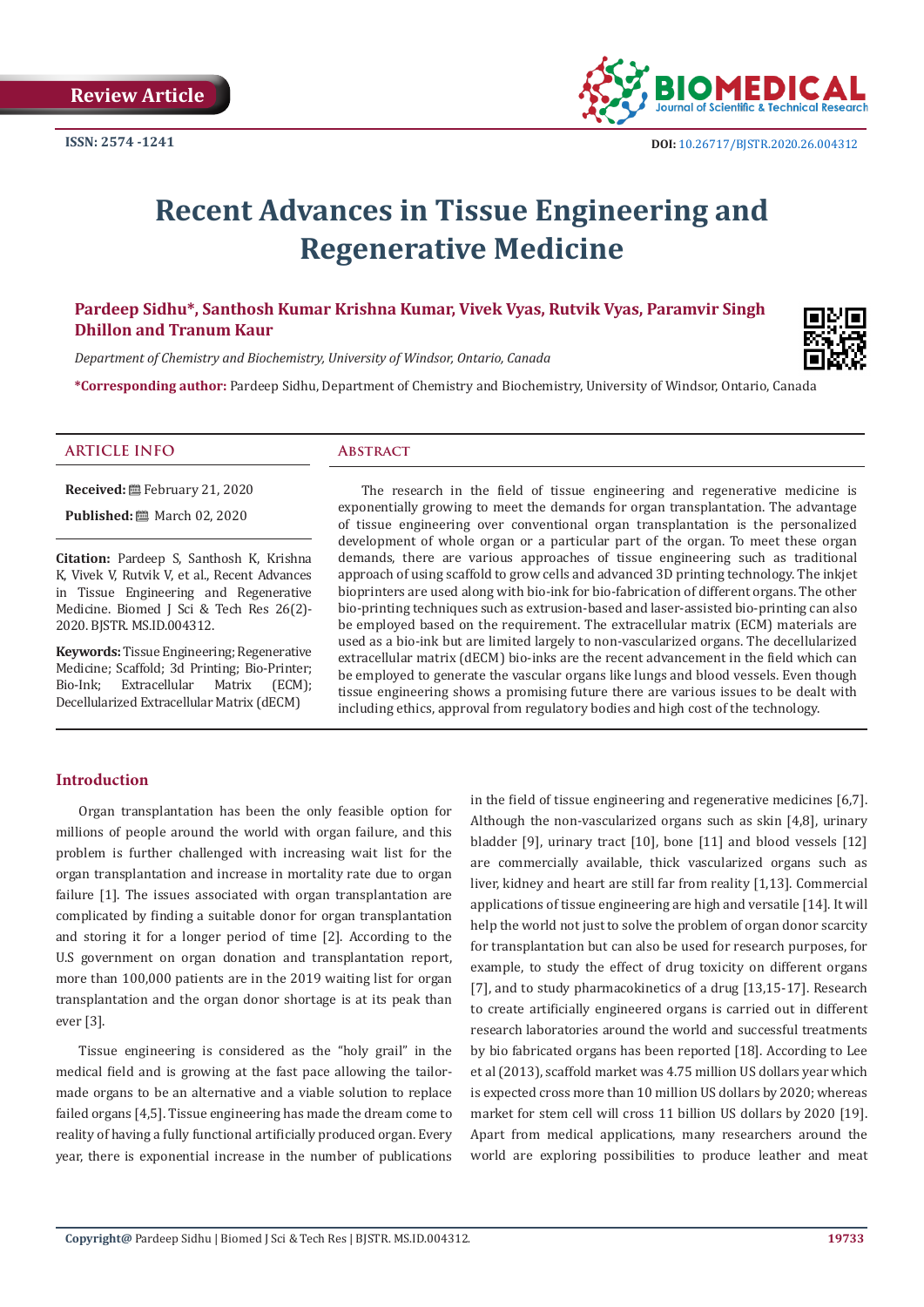artificially through bio fabrication techniques [20,21]. The idea of bio fabrications is also being tested to produce microelectronics and biosensor [22].

### **Traditional Tissue Engineering**

The idea of grafting or organ transplantation is not new. First skin grafting can be traced back to 3000 BC in India [23]. Although, the foundation of tissue engineering was laid by Dr. Ross in 1907 [24]. Dr. Ross studied nerve fiber development from embryonic tissue [25]. After four decades, in the year 1948, the first artificial kidney was made. Although it was a failure but conceived the idea of tissue engineering to produce artificial organs [17]. From early 1950s to 1960s, numerous articles were published on tissue assembly on which the present regenerative medicine and tissue engineering is established [23]. The tissue engineering can be defined as the methodology to replace the damaged tissues or organs with new tissues or working organ [26,27]. There are three ways by which it can be achieved:

a. Damaged cells can be replaced with new cells,

b. Injecting specific growth factors such as nerve growth factor (NGF), brain derived neurotrophic factor (BDNF), neutrophin-3 (NT-3) and recombinant human bone morphogenetic protein 2 (rhBMP-2) as the differentiation marker; and

c. Growing entire organ artificially in vitro [28].

The first two methods are useful when damage is minimum, but to third method can be employed when there is need to replace larger part of organ or whole organ. The organ can be grown either as tissue scaffolds using 3D bioprinter or recolonization of decolorized organ. The major challenge in tissue engineering is to mimic the microenvironment of extracellular matrix and to arrange different cell types correctly when multiple cell types are present [29].

Growing cells in a scaffold is a traditional method of tissue engineering [30,31]. In this method, cells are seeded in the scaffold, which are usually porous and allowed to mature in the bioreactor [32]. The scaffold mimics the extracellular matrix of the cells. Extracellular matrix (ECM) is very important for the cell as it allows the cells to interact, provides nutrients and supplies oxygen [33]. Scaffold is typically made of either synthetic or natural polymers to provide the structural design and property of the organs [14,26,34]. Though this methodology is successful, but it has some shortcomings as well. This is not suitable for vascularized organs, as the cells in these organs are situated over the 200μm of vascular structure [35,36]. Blood vessels help in transfer of nutrient and oxygen which pose a major threat to the cell differentiation and maturation [37]. The second problem is when the cells are seeded in the scaffold, at times they do not adhere to the scaffold. Finally, synthetic grafts are prone to bacterial infections and thrombin formations [35].

#### **Advances in Tissue Engineering**

In 1985, 3D printing technology was patented. Three years later, Kelbe et al (1988) published a paper on 3D positioning of the cells, or "Conscribing" [38]. Initially, 3D printing was used for printing of the scaffold and cells were seeded in it. Shortcomings of the scaffold-based technology have motivated researchers to find other strategies [39]. The need of organs for transplant has not been fulfilled by organ donations and therefore need to regenerate organs through tissue engineering is gaining popularity. Tissue engineering has the ability to revolutionize the medical field with the bio fabricated organs and tissues [28,40]. In 1995, 3D printing technology and regenerative medicine converged together and gave rise to new era of 3D organ printing. Bio fabrication is defined as the process of using living cells, biomaterials, extracellular matrices and molecules to generate complex living as well as non-living biological products [24]. 3D printing provides more mechanical stability and nutrition diffusion than that of scaffold and applying 3D printing technology, tissues of different shapes and sizes can be fabricated [39,41].

In 2003, Inkjet bioprinter was introduced [42]. Bio-inkjet printer is similar to that of the desktop printer but in the cartridge, it consists of bioink [42]. Bioinks are the ECM materials such as fibrin, hormones and growth factors that are printed as layers and cells are deposited in it [43]. It also requires a computer-aided software for deposition of the cells. Bioprinting technology involves three processes: Preprocess, process and post process. In the preprocessing step, blueprint of the organ and tissue is designed with the help of computer [44]. After designing, processing takes place. Bioprinter prints layers of cells over ECM. In the last step, bioreactor is used for tissue maturation and differentiation. The main challenges in 3D bioprinting are lack of growth factors needed for the cell differentiation [45], production of the branched vascular network [29] where new blood vessels are grown with having same structure and biological function [46], and scarcity of the technical aspect of bioprinting process such as material and resolution of bioprinting [29]. 3D printing technology provides more cell to cell interactions and it closely mimic the indigenous microenvironment for tissue growth [47]. After two-decades, Organovo launched the first commercial bioprinter in the market [48]. Due to its expectation of usefulness in the field of organ transplantation and drug studies, many companies have launched commercial bioprinters, and Stryker had invested around 400 million US dollars in 2016 [49].

Apart from bio-inkjet there are other two bio-printing techniques such as extrusion-based bio-printing and laser-assisted bio-printing [50]. The extrusion-based bio-printing is simple technique with high cell density as compare to other bio-printing with few limitations like time consuming and less resolution [51]. The laser-assisted bio-printing is a technique with high resolution and accuracy, where the bio-printing is assisted with the help of laser beam aided with the computer aided design (CAD) [52].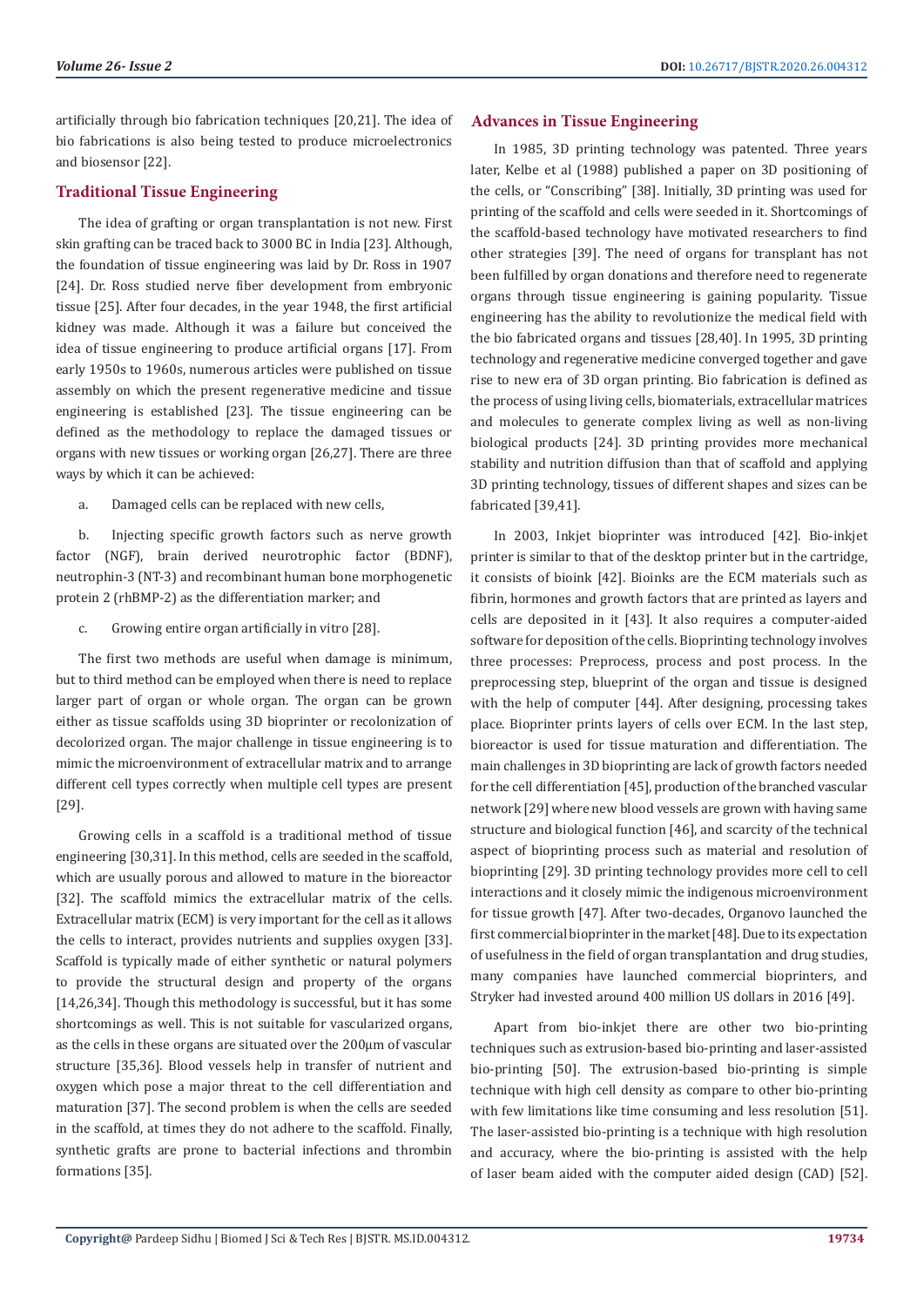Parallelly, decellularization process was considered as one of the primary ways to produce artificial organs. The main idea is to decellularized the organ and repopulate with the host stem cells. Though the small organs such as skin [53], heart valve [54] and vascular patches [55], cartilage [56] have been decellularized earlier, the first decellularization of whole organ was done.

In the year 2008. This was achieved by completely removing cells from the organ. Decellularization is done by three processes. (i) Chemical or enzymatic approach. (ii) Mechanical approach and (iii) Combination approach. In the first approach surfactants and acids are used to remove the host cells. Sometimes enzymes such as DNase are used to assist the reaction. While chemicals deteriorate the cell, enzymes are used to degrade the DNA of the cell. Chemical methods are effectives in removing the cells, but it also destroys the signal protein which are important for biochemical pathways. Hence in order to protect the biochemical property mechanical approach is exploited. In this approach, cells are destroyed using temperature and pressure. But mechanical methods are not effective in destroying the host genetic which leads to tissue rejection. Both chemical and mechanical methods have its own advantages and disadvantages. Therefore, in order to improve the effectiveness of the process both the methods are combined [57]. In the recolonization process stem cells are seeded and allowed to grow in bioreactor [58-62].

Production of vascularized organ decellularize organs gave hope to reach the reality of producing functional organ. Many decellularized vascular rich organs such as liver [63], kidney [64], lungs [65] and urethra [66] were synthesized in the later years. A 3-year-old child was treated with engineered trachea in 2010. Within a couple of years, more research was conducted on decellularized methods. It is shown that when the decellularized

**Table 1:** Timeline for the milestone in Tissue engineering.

organ was introduced into the body, it grows by 57% [67]. The first decellularized whole heart was produced in the year 2008 [68]. This was performed in rat and transplanted successfully. Decellularized kidney was produced from rhesus monkey and repopulated with other cells. Adult lung tissue is yet another example with limited regeneration capacity. Petersen et al (2010) harvested lung tissue from adult Fischer 344 rat, removed cellular components, retained the scaffold of extracellular matrix that retains the hierarchical branching structures of airways and vasculature, seeded endothelial cells and transplanted these cells into rat. Their findings suggested implanted cells with functional for gas exchange activity and repopulation of acellular matrix is a feasible approach to produce engineered lung [69]. These and other studies have attracted interest of many scientists because of less immunogenicity observed with the decellularization technology. In the process of decellularization, all the materials responsible for immunogenicity are removed, thus immunogenicity is greatly reduced. The other reason is whole organs can be produced by this methodology. Unlike organ printing, where only sheet or miniature of organs are possible. ECM is intact in this methodology which helps in nutrient transport and signal transduction. Shortcoming of this technology is availability of the organs. So far, the decellularized organs have been obtained from either cadaver or animals. Decellularization also reduce the tensile property [70]. A good example of its success story comes from successful trachea transplantation in a 10-year-old boy [59]. Two patients were treated with decellularized human extracellular matrix scaffold who were suffering from non-Hodgkin lymphoma and hemophagocytic lymphohistiocytosis, post chemotherapy they had ovarian failure, they conceived after successful small invasive transplantation of ovarian tissue which was cryopreserved with the dECM scaffold [71-81] (Tables 1 & 2) ( Figure 1).

| Year | Achievement                                                               | Reference |
|------|---------------------------------------------------------------------------|-----------|
| 1907 | Dr. Harrison Ross first observed living developing nerve fiber            | $[25]$    |
| 1948 | First artificial Kidney was synthesized                                   | $[13]$    |
| 1988 | 3D positioning of cells                                                   | $[38]$    |
| 1993 | Term "Tissue engineering" was defined                                     | $[72]$    |
| 1994 | Bio-fabrication                                                           | $[73]$    |
| 1997 | Commercially available skin                                               | $[18]$    |
| 2002 | Commercially available bone                                               | $[74]$    |
| 2003 | Patent for bio-printer                                                    | $[75]$    |
| 2008 | Decellularized organ                                                      | [68]      |
| 2010 | 10-year-old child saved                                                   | $[59]$    |
| 2015 | Development of soft tissue                                                | $[76]$    |
| 2019 | Development of new stereolithographic process for multi-vascular networks | $[77]$    |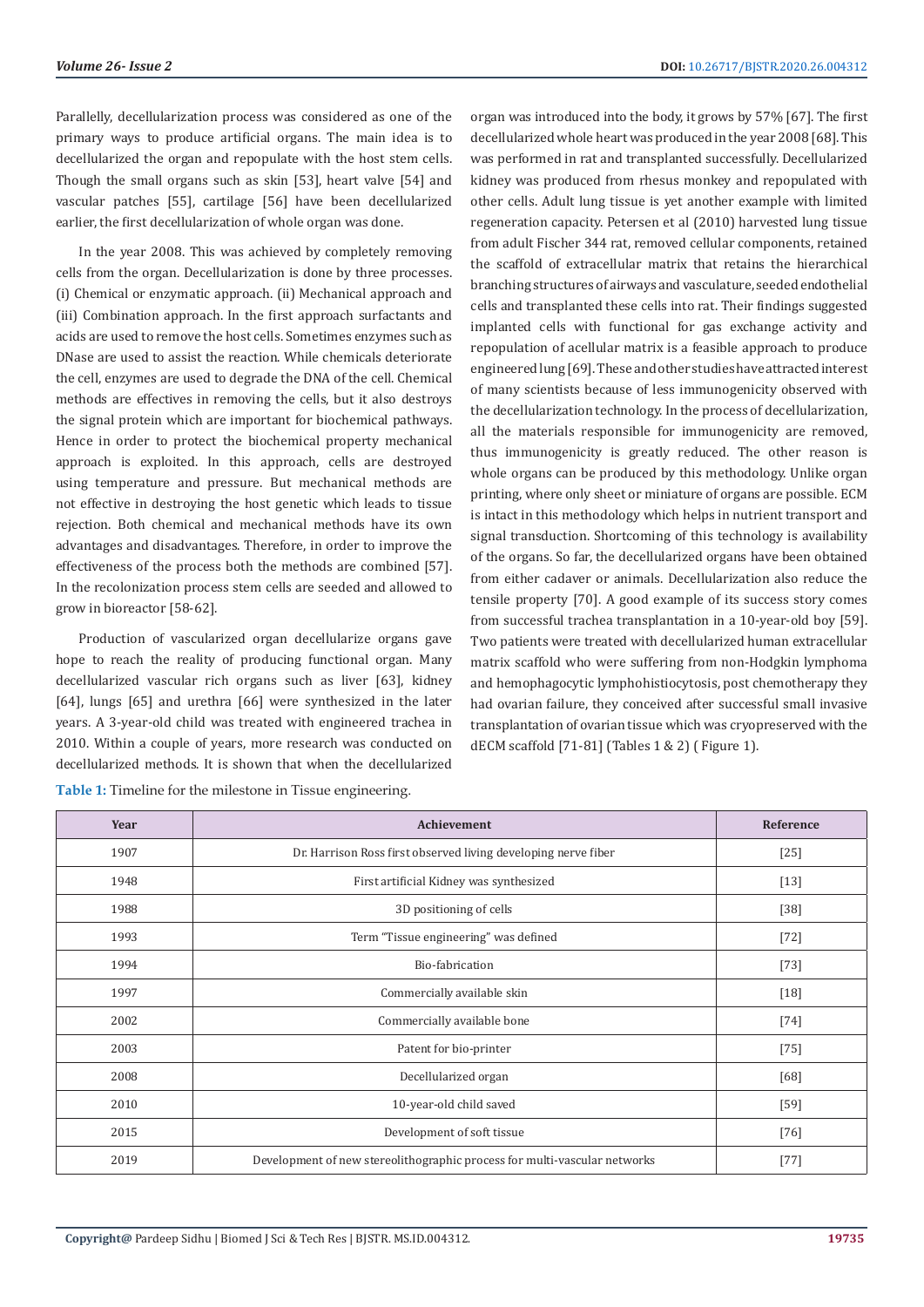**Table 2:** Difference between Scaffold, Decellularization, Scaffold free and dECM bioink [5,39,78-81].

| <b>Parameters</b>                             | <b>Scaffold</b>         | <b>Decellularization</b> | <b>Scaffold free</b>            | <b>dECM</b> bioink                               |
|-----------------------------------------------|-------------------------|--------------------------|---------------------------------|--------------------------------------------------|
| Immunogenicity                                | High                    | Minimum                  | Minimum                         | Low                                              |
| Mechanical stability                          | High                    | Very low                 | High                            | High                                             |
| Infection, calcium<br>deposition and thrombin | High                    | Low                      | Yes                             | Low                                              |
| Mimicking the<br>microenvironment             | Very low                | High                     | Low                             | Provides the specific ECM                        |
| Availability                                  | High                    | Less organ donors        | High                            | Still in research stage                          |
| Vascular organ                                | No                      | Yes                      | No                              | N <sub>0</sub>                                   |
| Custom made                                   | Yes                     | Not possible             | Possible                        | Possible                                         |
| Success Rate                                  | For non-vascular organs | Vascularized organs made | Small organoids are<br>produced | For synthesis of soft tissue<br>and whole organs |
| Cost                                          | Low                     | Moderate                 | Low                             | High                                             |



**Figure 1:** Milestone in tissue engineering [13,25, 38,59,68,75-77].

# **DECM Bio ink**

In order to overcome the shortcomings of the decellularized organs and bio inkjet printing organ new technology is emerged by merging both. In this method, organs are decellularized first [82,83] and then ECM from decellularized organs is used as the bioink for the bioprinter [79]. Decellularized matrix is considered as next generation bioink [78,80]. Pati et al (2014) developed this technology and year later in 2015 they developed soft tissue using decellularized adipose tissue [83]. By this method, a layer of 400- 300μm thickness is made and stacked up to 10 layers which is twice the size of the traditional printing method [76]. This technology is so far found to be useful in producing the whole organ and the mechanical property of decolorized organs was improved by hybrid technology, which uses re-absorbable polymer scaffold [84].

# **Future Aspect**

Advances in tissue engineering research and its methodology lead to the formation of scaffold to bioprinter and then to the decellularized organs. More research in methodologies are overcoming the shortcomings of previous ones. Improving knowledge in the biology of regeneration, development in microelectronics and 3D printing technology is helping in further overcoming the hurdles [85]. Production of commercially available organs is not the distant future anymore. FDA regulations [26], associated cost [86] and ethical issues [87,88] may delay the technology, however research trend suggests death due to organ scarcity will be reduced in foreseeable future [89].

#### **Conflict of interest**

None of the authors declares any conflicts of interest in this study.

#### **References**

- 1. [Mikos AG, Herring SW, Ochareon P, Elisseeff J, Lu HH, et al. \(2006\)](https://www.ncbi.nlm.nih.gov/pubmed/17518671) [Engineering complex tissues. Tissue Eng 12\(12\): 3307-3339.](https://www.ncbi.nlm.nih.gov/pubmed/17518671)
- 2. [Ventola CL \(2014\) Medical Applications for 3D Printing: Current](https://www.ncbi.nlm.nih.gov/pmc/articles/PMC4189697/) [and Projected Uses. P & T : a peer-reviewed journal for formulary](https://www.ncbi.nlm.nih.gov/pmc/articles/PMC4189697/) [management39\(10\): 704-711.](https://www.ncbi.nlm.nih.gov/pmc/articles/PMC4189697/)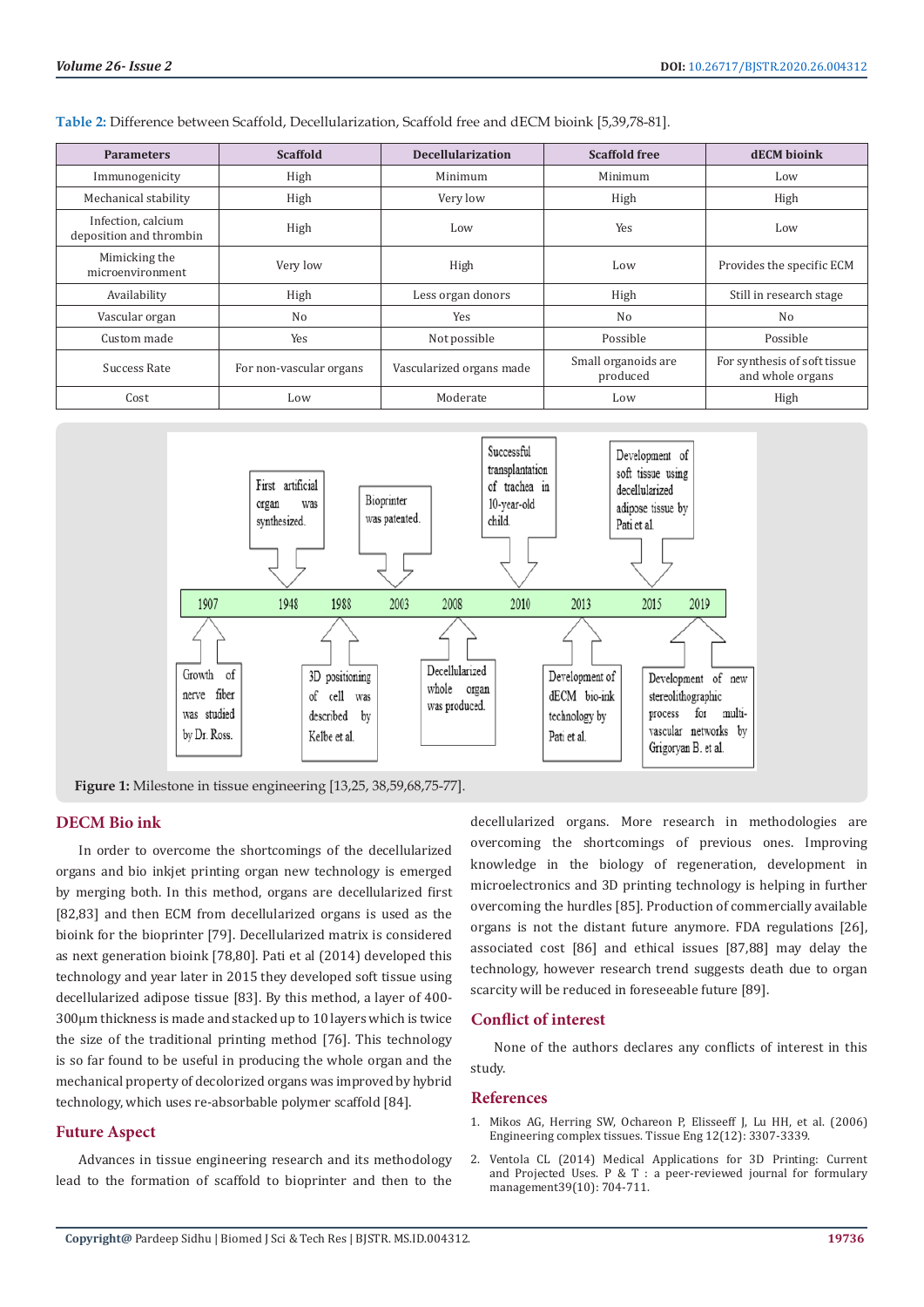- 3. (2019) Organ Donation Statistics.
- 4. Vielreicher M, Schü[rmann S, Detsch R, Schmidt MA, Buttgereit A, et](https://www.ncbi.nlm.nih.gov/pubmed/23864499)  [al. \(2013\) Taking a deep look: modern microscopy technologies to](https://www.ncbi.nlm.nih.gov/pubmed/23864499)  [optimize the design and functionality of biocompatible scaffolds for](https://www.ncbi.nlm.nih.gov/pubmed/23864499)  [tissue engineering in regenerative medicine. J R Soc Interface10\(86\):](https://www.ncbi.nlm.nih.gov/pubmed/23864499)  [20130263.](https://www.ncbi.nlm.nih.gov/pubmed/23864499)
- 5. [Chan BP, KW Leong \(2008\) Scaffolding in tissue engineering: general](https://www.ncbi.nlm.nih.gov/pmc/articles/PMC2587658/)  [approaches and tissue-specific considerations. European spine journal:](https://www.ncbi.nlm.nih.gov/pmc/articles/PMC2587658/)  [official publication of the European Spine Society, the European Spinal](https://www.ncbi.nlm.nih.gov/pmc/articles/PMC2587658/)  [Deformity Society, and the European Section of the Cervical Spine](https://www.ncbi.nlm.nih.gov/pmc/articles/PMC2587658/)  [Research Society 17 Suppl 4\(Suppl 4\): 467-479.](https://www.ncbi.nlm.nih.gov/pmc/articles/PMC2587658/)
- 6. Baiguera S, L Urbani, C Del Gaudio (2014) Tissue engineered scaffolds for an effective healing and regeneration: reviewing orthotopic studies. BioMed research international: 398069-398069.
- 7. [Luo X \(2012\) Biofabrication in Microfluidics: A Converging Fabrication](file:///E:/Biomed%20PDF/02-03-2019/BJSTR.MS.ID.004312/BJSTR-SPT-20-RW-219_W/7.%09Luo%20X%20(2012)%20Biofabrication%20in%20Microfluidics:%20A%20Converging%20Fabrication%20Paradigm%20to%20Exploit%20Biology%20in%20Microsystems.%20J%20Bioeng%20Biomed%20Sci%202(2).)  [Paradigm to Exploit Biology in Microsystems. J Bioeng Biomed Sci 2\(2\).](file:///E:/Biomed%20PDF/02-03-2019/BJSTR.MS.ID.004312/BJSTR-SPT-20-RW-219_W/7.%09Luo%20X%20(2012)%20Biofabrication%20in%20Microfluidics:%20A%20Converging%20Fabrication%20Paradigm%20to%20Exploit%20Biology%20in%20Microsystems.%20J%20Bioeng%20Biomed%20Sci%202(2).)
- 8. [Yannas IV, Burke JF, Orgill DP, Skrabut EM \(1982\) Wound tissue can](file:///E:/Biomed%20PDF/02-03-2019/BJSTR.MS.ID.004312/BJSTR-SPT-20-RW-219_W/8.%09Yannas%20IV,%20Burke%20JF,%20Orgill%20DP,%20Skrabut%20EM%20(1982)%20Wound%20tissue%20can%20utilize%20a%20polymeric%20template%20to%20synthesize%20a%20functional%20extension%20of%20skin.%20Science%20215(4529):%20174-176.)  [utilize a polymeric template to synthesize a functional extension of skin.](file:///E:/Biomed%20PDF/02-03-2019/BJSTR.MS.ID.004312/BJSTR-SPT-20-RW-219_W/8.%09Yannas%20IV,%20Burke%20JF,%20Orgill%20DP,%20Skrabut%20EM%20(1982)%20Wound%20tissue%20can%20utilize%20a%20polymeric%20template%20to%20synthesize%20a%20functional%20extension%20of%20skin.%20Science%20215(4529):%20174-176.)  [Science 215\(4529\): 174-176.](file:///E:/Biomed%20PDF/02-03-2019/BJSTR.MS.ID.004312/BJSTR-SPT-20-RW-219_W/8.%09Yannas%20IV,%20Burke%20JF,%20Orgill%20DP,%20Skrabut%20EM%20(1982)%20Wound%20tissue%20can%20utilize%20a%20polymeric%20template%20to%20synthesize%20a%20functional%20extension%20of%20skin.%20Science%20215(4529):%20174-176.)
- 9. [Atala A1, Bauer SB, Soker S, Yoo JJ, Retik AB \(2006\) Tissue-engineered](file:///E:/Biomed%20PDF/02-03-2019/BJSTR.MS.ID.004312/BJSTR-SPT-20-RW-219_W/9.%09Atala%20A1,%20Bauer%20SB,%20Soker%20S,%20Yoo%20JJ,%20Retik%20AB%20(2006)%20Tissue-engineered%20autologous%20bladders%20for%20patients%20needing%20cystoplasty.%20Lancet%20367(9518):%201241-1246.)  [autologous bladders for patients needing cystoplasty. Lancet 367\(9518\):](file:///E:/Biomed%20PDF/02-03-2019/BJSTR.MS.ID.004312/BJSTR-SPT-20-RW-219_W/9.%09Atala%20A1,%20Bauer%20SB,%20Soker%20S,%20Yoo%20JJ,%20Retik%20AB%20(2006)%20Tissue-engineered%20autologous%20bladders%20for%20patients%20needing%20cystoplasty.%20Lancet%20367(9518):%201241-1246.)  [1241-1246.](file:///E:/Biomed%20PDF/02-03-2019/BJSTR.MS.ID.004312/BJSTR-SPT-20-RW-219_W/9.%09Atala%20A1,%20Bauer%20SB,%20Soker%20S,%20Yoo%20JJ,%20Retik%20AB%20(2006)%20Tissue-engineered%20autologous%20bladders%20for%20patients%20needing%20cystoplasty.%20Lancet%20367(9518):%201241-1246.)
- 10. [Vaidya M \(2015\) Startups tout commercially 3D-printed tissue for drug](file:///E:/Biomed%20PDF/02-03-2019/BJSTR.MS.ID.004312/BJSTR-SPT-20-RW-219_W/10.%09Vaidya%20M%20(2015)%20Startups%20tout%20commercially%203D-printed%20tissue%20for%20drug%20screening.%20Nat%20Med%2021(1):%202.)  [screening. Nat Med 21\(1\): 2.](file:///E:/Biomed%20PDF/02-03-2019/BJSTR.MS.ID.004312/BJSTR-SPT-20-RW-219_W/10.%09Vaidya%20M%20(2015)%20Startups%20tout%20commercially%203D-printed%20tissue%20for%20drug%20screening.%20Nat%20Med%2021(1):%202.)
- 11. [Place ES, ND Evans, MM Stevens \(2009\) Complexity in biomaterials for](file:///E:/Biomed%20PDF/02-03-2019/BJSTR.MS.ID.004312/BJSTR-SPT-20-RW-219_W/11.%09Place%20ES,%20ND%20Evans,%20MM%20Stevens%20(2009)%20Complexity%20in%20biomaterials%20for%20tissue%20engineering.%20Nat%20Mater%208(6):%20457-70.)  [tissue engineering. Nat Mater 8\(6\): 457-470.](file:///E:/Biomed%20PDF/02-03-2019/BJSTR.MS.ID.004312/BJSTR-SPT-20-RW-219_W/11.%09Place%20ES,%20ND%20Evans,%20MM%20Stevens%20(2009)%20Complexity%20in%20biomaterials%20for%20tissue%20engineering.%20Nat%20Mater%208(6):%20457-70.)
- 12. L'Heureux N, Pâ[quet S, Labbé R, Germain L, Auger FA. \(1998\) A](https://www.ncbi.nlm.nih.gov/pubmed/9438410)  [completely biological tissue-engineered human blood vessel. The FASEB](https://www.ncbi.nlm.nih.gov/pubmed/9438410)  [Journal 12\(1\): 47-56.](https://www.ncbi.nlm.nih.gov/pubmed/9438410)
- 13. [Gauvin R, Guillemette M, Dokmeci M, Khademhosseini A \(2011\)](https://www.ncbi.nlm.nih.gov/pubmed/22040627)  [Application of microtechnologies for the vascularization of engineered](https://www.ncbi.nlm.nih.gov/pubmed/22040627)  [tissues. Vascular Cell 3\(1\): 24.](https://www.ncbi.nlm.nih.gov/pubmed/22040627)
- 14. [Brahatheeswaran Dhandayuthapani YY, Toru Maekawa, D Sakthi Kumar](https://www.hindawi.com/journals/ijps/2011/290602/)  [\(2011\) Polymeric Scaffolds in Tissue Engineering Application: A Review.](https://www.hindawi.com/journals/ijps/2011/290602/)  [International Journal of Polymer Science: 8.](https://www.hindawi.com/journals/ijps/2011/290602/)
- 15. [Zhao Y, Yao R, Ouyang L, Ding H, Zhang T, et al. \(2014\) Three-dimensional](https://www.ncbi.nlm.nih.gov/pubmed/24722236)  [printing of Hela cells for cervical tumor model in vitro. Biofabrication](https://www.ncbi.nlm.nih.gov/pubmed/24722236)  [6\(3\):035001.](https://www.ncbi.nlm.nih.gov/pubmed/24722236)
- 16. [Snyder JE, Hamid Q, Wang C, Chang R, Emami K, et al. \(2011\) Bioprinting](https://www.ncbi.nlm.nih.gov/pubmed/21881168)  [cell-laden matrigel for radioprotection study of liver by pro-drug](https://www.ncbi.nlm.nih.gov/pubmed/21881168)  [conversion in a dual-tissue microfluidic chip. Biofabrication 3\(3\):](https://www.ncbi.nlm.nih.gov/pubmed/21881168)  [034112.](https://www.ncbi.nlm.nih.gov/pubmed/21881168)
- 17. [Bywaters EGL, AM Joekes \(1948\) The artificial kidney; its clinical](https://www.ncbi.nlm.nih.gov/pmc/articles/PMC2184532/)  [application in the treatment of traumatic anuria. Proceedings of the](https://www.ncbi.nlm.nih.gov/pmc/articles/PMC2184532/)  [Royal Society of Medicine 41\(7\): 420-426.](https://www.ncbi.nlm.nih.gov/pmc/articles/PMC2184532/)
- 18. [Mac Neil S \(2007\) Progress and opportunities for tissue-engineered](https://www.ncbi.nlm.nih.gov/pubmed/17314974)  [skin. NATURE 445\(7130\): 874-880.](https://www.ncbi.nlm.nih.gov/pubmed/17314974)
- 19. [Seou Lee, Taehoon Kwon, Eun Kyung Chung, Joon Woo Lee \(2014\)](https://www.ncbi.nlm.nih.gov/pmc/articles/PMC4552262/) [The market trend analysis and prospects of scaffolds for stem cells.](https://www.ncbi.nlm.nih.gov/pmc/articles/PMC4552262/)  [Biomaterials research 18: 11.](https://www.ncbi.nlm.nih.gov/pmc/articles/PMC4552262/)
- 20. [Wegrzyn TF, M Golding, RH Archer \(2012\) Food Layered Manufacture:](https://www.deepdyve.com/lp/elsevier/food-layered-manufacture-a-new-process-for-constructing-solid-foods-B6KqwoKatr)  [A new process for constructing solid foods. Trends in Food Science &](https://www.deepdyve.com/lp/elsevier/food-layered-manufacture-a-new-process-for-constructing-solid-foods-B6KqwoKatr)  [Technology 27\(2\): 66-72.](https://www.deepdyve.com/lp/elsevier/food-layered-manufacture-a-new-process-for-constructing-solid-foods-B6KqwoKatr)
- 21. Godoi FC, S Prakash, BR Bhandari (2016) 3d printing technologies applied for food design: Status and prospects. Journal of Food Engineering 179: 44-54.
- 22. [Liu Y, Kim E, Ghodssi R, Rubloff GW, Culver JN, et al. \(2010\) Biofabrication](https://www.ncbi.nlm.nih.gov/pubmed/20811128)  [to build the biology–device interface. Biofabrication 2\(2\): 022002.](https://www.ncbi.nlm.nih.gov/pubmed/20811128)
- 23. [Berthiaume F, TJ Maguire,ML Yarmush \(2011\) Tissue engineering and](https://www.ncbi.nlm.nih.gov/pubmed/22432625)  [regenerative medicine: history, progress, and challenges. Annu Rev](https://www.ncbi.nlm.nih.gov/pubmed/22432625)  [Chem Biomol Eng 2: 403-430.](https://www.ncbi.nlm.nih.gov/pubmed/22432625)
- 24. [Mironov V, Trusk T, Kasyanov V, Little S, Swaja R, et al. \(2009\)](https://www.ncbi.nlm.nih.gov/pubmed/20811099)  [Biofabrication: a 21st century manufacturing paradigm. Biofabrication](https://www.ncbi.nlm.nih.gov/pubmed/20811099)  [1\(2\): 022001.](https://www.ncbi.nlm.nih.gov/pubmed/20811099)
- 25. Harrison Rose G, Greenman MJ, Mall Franklin P, Jackson CM (1907) Observations of the living developing nerve fiber. The Anatomical Record 1(5): 116-128.
- 26. [Hopkins R \(2007\) Cardiac surgeon's primer: tissue-engineered cardiac](https://www.ncbi.nlm.nih.gov/pubmed/17434004) [valves. Semin Thorac Cardiovasc Surg Pediatr Card Surg Ann: 125-135.](https://www.ncbi.nlm.nih.gov/pubmed/17434004)
- 27. [Groll J, Boland T, Blunk T, Burdick JA, Cho DW, et al. \(2016\) Bio fabrication:](https://www.ncbi.nlm.nih.gov/pubmed/26744832) [reappraising the definition of an evolving field. Biofabrication 8\(1\):](https://www.ncbi.nlm.nih.gov/pubmed/26744832) [013001.](https://www.ncbi.nlm.nih.gov/pubmed/26744832)
- 28. Ma PX (2004) Scaffolds for tissue fabrication. Materials Today 7(5): 30- 40.
- 29. [Murphy S, A Atala \(2014\) 3D Bioprinting of Tissues and Organs. Nature](https://www.ncbi.nlm.nih.gov/pubmed/25093879) [biotechnology 32\(8\):773-785.](https://www.ncbi.nlm.nih.gov/pubmed/25093879)
- 30. [Dababneh AB, IT Ozbolat \(2014\) Bioprinting Technology: A Current](https://pennstate.pure.elsevier.com/en/publications/bioprinting-technology-a-current-state-of-the-art-review) [State-of-the-Art Review. Journal of Manufacturing Science and](https://pennstate.pure.elsevier.com/en/publications/bioprinting-technology-a-current-state-of-the-art-review) [Engineering 136\(6\).](https://pennstate.pure.elsevier.com/en/publications/bioprinting-technology-a-current-state-of-the-art-review)
- 31. [Sears NA, Seshadri DR, Dhavalikar PS, Cosgriff-Hernandez E \(2016\) A](https://www.ncbi.nlm.nih.gov/pubmed/26857350) [Review of Three-Dimensional Printing in Tissue Engineering. Tissue](https://www.ncbi.nlm.nih.gov/pubmed/26857350) [Eng Part B Rev 22\(4\):298-310.](https://www.ncbi.nlm.nih.gov/pubmed/26857350)
- 32. [Martin I, D Wendt, M Heberer \(2004\) The role of bioreactors in tissue](https://www.ncbi.nlm.nih.gov/pubmed/14757042) [engineering. Trends Biotechnol 22\(2\): 80-86.](https://www.ncbi.nlm.nih.gov/pubmed/14757042)
- 33. [Hurtley S \(2009\) Spatial cell biology. Location, location, location.](https://www.ncbi.nlm.nih.gov/pubmed/19965460) [Introduction. Science 326\(5957\): 1205.](https://www.ncbi.nlm.nih.gov/pubmed/19965460)
- 34. [Peng ZHAO, Haibing GU, Haoyang MI, Chengchen RAO, Jianzhong FU,](http://journal.hep.com.cn/fme/EN/abstract/abstract21205.shtml) [et al. \(2018\) Fabrication of scaffolds in tissue engineering: A review.](http://journal.hep.com.cn/fme/EN/abstract/abstract21205.shtml) [Frontiers of Mechanical Engineering 13\(1\): 107-119.](http://journal.hep.com.cn/fme/EN/abstract/abstract21205.shtml)
- 35. [Ferris CJ, Gilmore KG, Wallace GG, In het Panhuis M. \(2013\)](https://www.ncbi.nlm.nih.gov/pubmed/23525900) [Biofabrication: an overview of the approaches used for printing of living](https://www.ncbi.nlm.nih.gov/pubmed/23525900) [cells. Appl Microbiol Biotechnol 97\(10\): 4243-4258.](https://www.ncbi.nlm.nih.gov/pubmed/23525900)
- 36. [Rouwkema J, NC Rivron, CA van Blitterswijk \(2008\) Vascularization in](https://www.ncbi.nlm.nih.gov/pubmed/18585808) [tissue engineering. Trends Biotechnol26\(8\): 434-441.](https://www.ncbi.nlm.nih.gov/pubmed/18585808)
- 37. [Chang WG, LE Niklason \(2017\)A short discourse on vascular tissue](https://www.nature.com/articles/s41536-017-0011-6) [engineering. npj Regenerative Medicine 2\(1\): 7.](https://www.nature.com/articles/s41536-017-0011-6)
- 38. [Klebe RJ \(1988\) Cytoscribing: A method for micropositioning cells](https://www.ncbi.nlm.nih.gov/pubmed/3191947) [and the construction of two- and three-dimensional synthetic tissues.](https://www.ncbi.nlm.nih.gov/pubmed/3191947) [Experimental Cell Research 179\(2\): 362-373.](https://www.ncbi.nlm.nih.gov/pubmed/3191947)
- 39. [Norotte C, Marga FS, Niklason LE, Forgacs G \(2009\) Scaffold-free vascular](https://www.ncbi.nlm.nih.gov/pubmed/19664819) [tissue engineering using bioprinting. Biomaterials 30\(30\): 5910-5917.](https://www.ncbi.nlm.nih.gov/pubmed/19664819)
- 40. [Mir TA, M Nakamura \(2017\) Three-Dimensional Bioprinting: Toward](https://www.ncbi.nlm.nih.gov/pubmed/28103751) [the Era of Manufacturing Human Organs as Spare Parts for Healthcare](https://www.ncbi.nlm.nih.gov/pubmed/28103751) [and Medicine. Tissue Eng Part B Rev 23\(3\): 245-256.](https://www.ncbi.nlm.nih.gov/pubmed/28103751)
- 41. [Kang HW, Lee SJ, Ko IK, Kengla C, Yoo JJ, et al. \(2016\) A 3D bioprinting](https://www.ncbi.nlm.nih.gov/pubmed/26878319) [system to produce human-scale tissue constructs with structural](https://www.ncbi.nlm.nih.gov/pubmed/26878319) [integrity. Nature Biotechnology 34\(3\): 312-319.](https://www.ncbi.nlm.nih.gov/pubmed/26878319)
- 42. [Rod R Jose, Maria J Rodriguez, Thomas A Dixon, Fiorenzo Omenetto,](https://pubs.acs.org/doi/abs/10.1021/acsbiomaterials.6b00088) [David L Kaplan \(2016\) Evolution of Bioinks and Additive Manufacturing](https://pubs.acs.org/doi/abs/10.1021/acsbiomaterials.6b00088) [Technologies for 3D Bioprinting. ACS Biomaterials Science & Engineering](https://pubs.acs.org/doi/abs/10.1021/acsbiomaterials.6b00088) [2\(10\): 1662-1678.](https://pubs.acs.org/doi/abs/10.1021/acsbiomaterials.6b00088)
- 43. [Hinderer S, SL Layland,K Schenke-Layland \(2016\) ECM and ECM-like](https://www.ncbi.nlm.nih.gov/pubmed/26658243) [materials- Biomaterials for applications in regenerative medicine and](https://www.ncbi.nlm.nih.gov/pubmed/26658243) [cancer therapy. Advanced Drug Delivery Reviews 97: 260-269.](https://www.ncbi.nlm.nih.gov/pubmed/26658243)
- 44. Pearce D, et al. (2019) Applications of Computer Modeling and Simulation in Cartilage Tissue Engineering. Tissue Engineering and Regenerative Medicine.
- 45. [Ozbolat IT \(2015\) Bioprinting scale-up tissue and organ constructs for](https://www.ncbi.nlm.nih.gov/pubmed/25978871) [transplantation. Trends in Biotechnology 33\(7\): 395-400.](https://www.ncbi.nlm.nih.gov/pubmed/25978871)
- 46. [Song HG, Rumma RT, Ozaki CK, Edelman ER, Chen CS \(2018\) Vascular](https://www.ncbi.nlm.nih.gov/pubmed/29499152) [Tissue Engineering: Progress, Challenges, and Clinical Promise. Cell](https://www.ncbi.nlm.nih.gov/pubmed/29499152) [stem cell 22\(3\): 340-354.](https://www.ncbi.nlm.nih.gov/pubmed/29499152)
- 47. [Lenke Horváth, Yuki Umehara, Corinne Jud, Fabian Blank, Alke Petri-](https://www.nature.com/articles/srep07974)[Fink, et al. \(2015\) Engineering an in vitro air-blood barrier by 3D](https://www.nature.com/articles/srep07974) [bioprinting. Scientific Reports 5\(1\):7974.](https://www.nature.com/articles/srep07974)
- 48. [Choudhury D, S Anand, M Win Naing \(2018\) The Arrival of Commercial](https://www.researchgate.net/publication/325816682_The_Arrival_of_Commercial_Bioprinters_-_Towards_3D_Bioprinting_Revolution) [Bioprinters - Towards 3D Bioprinting Revolution! International Journal](https://www.researchgate.net/publication/325816682_The_Arrival_of_Commercial_Bioprinters_-_Towards_3D_Bioprinting_Revolution) [of Bioprinting: 4.](https://www.researchgate.net/publication/325816682_The_Arrival_of_Commercial_Bioprinters_-_Towards_3D_Bioprinting_Revolution)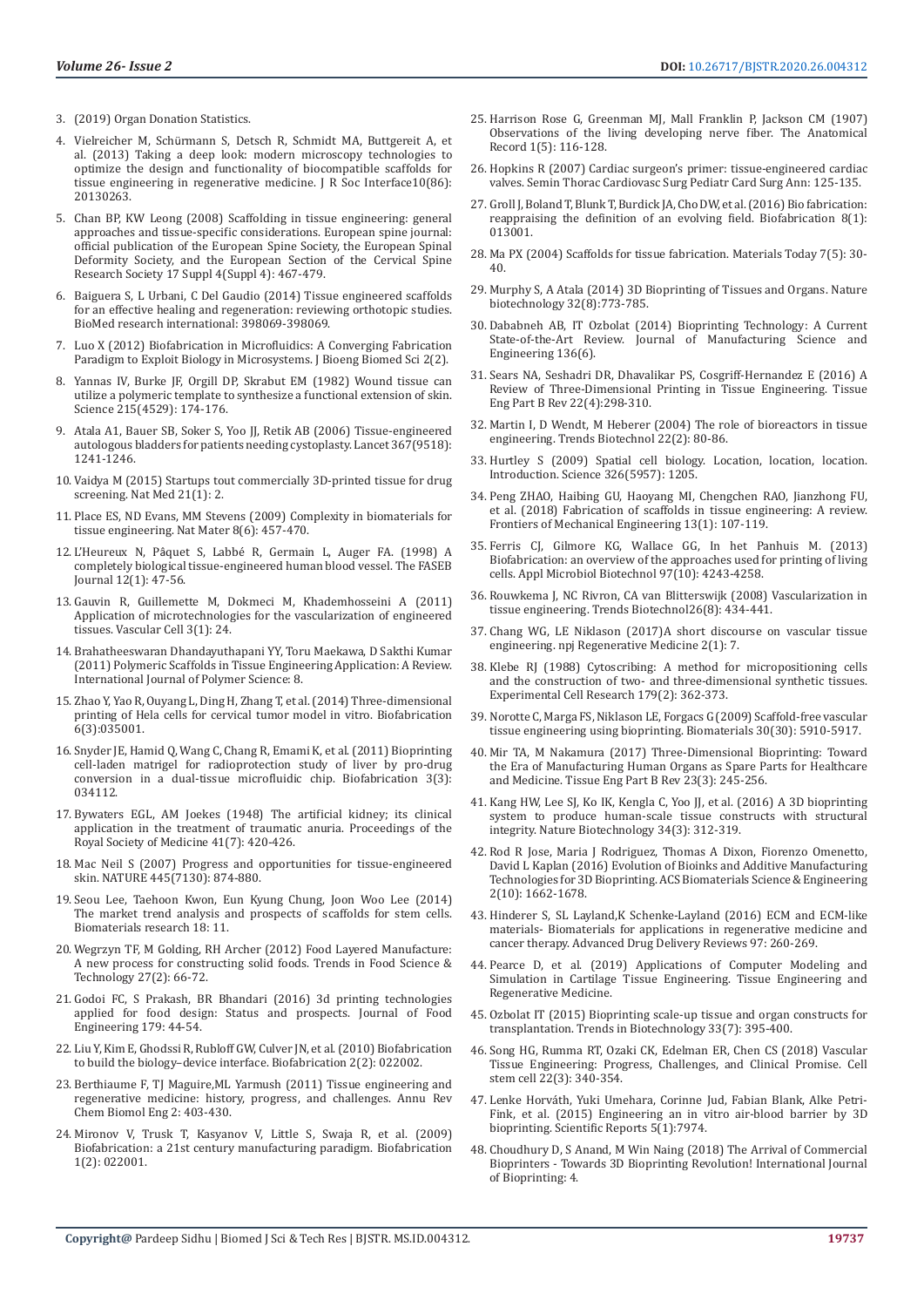- 49. Combellack, E ZM. Jessop IS Whitaker (2018) 20 The commercial 3D bioprinting industry, in 3D Bioprinting for Reconstructive Surgery, DJ Thomas, ZM Jessop, and IS Whitaker, (Eds.), 2018, Woodhead Publishing: pp:413-421.
- 50. [Mandrycky C, Wang Z, Kim K, Kim DH \(2016\) 3D bioprinting for](https://www.ncbi.nlm.nih.gov/pubmed/26724184)  [engineering complex tissues. Biotechnol Adv 34\(4\):422-434.](https://www.ncbi.nlm.nih.gov/pubmed/26724184)
- 51. [Derakhshanfar S, Mbeleck R, Xu K, Zhang X, Zhong W, et al. \(2018\) 3D](https://www.ncbi.nlm.nih.gov/pubmed/29744452)  [bioprinting for biomedical devices and tissue engineering: A review of](https://www.ncbi.nlm.nih.gov/pubmed/29744452)  [recent trends and advances. Bioactive materials 3\(2\): 144-156.](https://www.ncbi.nlm.nih.gov/pubmed/29744452)
- 52. [Ajay Vikram Singh, Mohammad Hasan Dad Ansari, Shuo Wang, Peter](https://www.mdpi.com/2076-3417/9/4/811)  [Laux ,Andreas Luch, et al. \(2019\)The Adoption of Three-Dimensional](https://www.mdpi.com/2076-3417/9/4/811)  [Additive Manufacturing from Biomedical Material Design to 3D Organ](https://www.mdpi.com/2076-3417/9/4/811)  [Printing. Applied Sciences 9\(4\): 811.](https://www.mdpi.com/2076-3417/9/4/811)
- 53. [Chen RN, Ho HO, Tsai YT, Sheu MT \(2004\) Process development of an](https://www.ncbi.nlm.nih.gov/pubmed/14751754)  [acellular dermal matrix \(ADM\) for biomedical applications. Biomaterials](https://www.ncbi.nlm.nih.gov/pubmed/14751754)  [25\(13\): 2679-2686.](https://www.ncbi.nlm.nih.gov/pubmed/14751754)
- 54. [Schmidt CE, JM Baier \(2000\) Acellular vascular tissues: natural](https://www.ncbi.nlm.nih.gov/pubmed/11026628)  [biomaterials for tissue repair and tissue engineering. Biomaterials](https://www.ncbi.nlm.nih.gov/pubmed/11026628)  [21\(22\):2215-2231.](https://www.ncbi.nlm.nih.gov/pubmed/11026628)
- 55. [Cho SW, Park HJ, Ryu JH, Kim SH, Kim YH, et al. \(2005\) Vascular patches](https://www.ncbi.nlm.nih.gov/pubmed/15576165)  [tissue-engineered with autologous bone marrow-derived cells and](https://www.ncbi.nlm.nih.gov/pubmed/15576165)  [decellularized tissue matrices. Biomaterials 26\(14\): 1915-1924.](https://www.ncbi.nlm.nih.gov/pubmed/15576165)
- 56. [Elder BD, DH Kim, KA Athanasiou \(2010\) Developing an articular](https://www.ncbi.nlm.nih.gov/pubmed/20305493)  [cartilage decellularization process toward facet joint cartilage](https://www.ncbi.nlm.nih.gov/pubmed/20305493)  [replacement. Neurosurgery 66\(4\): 722-727.](https://www.ncbi.nlm.nih.gov/pubmed/20305493)
- 57. [Elena Garreta, Roger Oria, Carolina Tarantino, Mateu Pla-Roca, Patricia](https://www.materialstoday.com/amorphous/articles/s1369702116304278/)  [Prado, et al. \(2017\) Tissue engineering by decellularization and 3D](https://www.materialstoday.com/amorphous/articles/s1369702116304278/)  [bioprinting. Materials Today 20\(4\): 166-178.](https://www.materialstoday.com/amorphous/articles/s1369702116304278/)
- 58. [Badylak SF, D Taylor, K Uygun \(2011\) Whole-organ tissue engineering:](https://www.ncbi.nlm.nih.gov/pubmed/21417722)  [decellularization and recellularization of three-dimensional matrix](https://www.ncbi.nlm.nih.gov/pubmed/21417722)  [scaffolds. Annu Rev Biomed Eng 13:27-53.](https://www.ncbi.nlm.nih.gov/pubmed/21417722)
- 59. [Kalathur M, S Baiguera, P Macchiarini \(2010\) Translating tissue](https://www.ncbi.nlm.nih.gov/pubmed/20730554)[engineered tracheal replacement from bench to bedside. Cellular and](https://www.ncbi.nlm.nih.gov/pubmed/20730554)  [molecular life sciences: CMLS 67\(24\): 4185-4196.](https://www.ncbi.nlm.nih.gov/pubmed/20730554)
- 60. [Crapo PM, TW Gilbert,SF Badylak \(2011\) An overview of tissue and](https://www.ncbi.nlm.nih.gov/pubmed/21296410)  [whole organ decellularization processes. Biomaterials 32\(12\):3233-](https://www.ncbi.nlm.nih.gov/pubmed/21296410) [3243.](https://www.ncbi.nlm.nih.gov/pubmed/21296410)
- 61. [Gilbert TW, TL Sellaro,SF Badylak \(2006\)Decellularization of tissues and](https://www.ncbi.nlm.nih.gov/pubmed/16519932)  [organs. Biomaterials 27\(19\): 3675-3683.](https://www.ncbi.nlm.nih.gov/pubmed/16519932)
- 62. [Panagiotis Maghsoudlou, Giorgia Totonelli, Stavros P](https://www.ncbi.nlm.nih.gov/pmc/articles/PMC3923547/)  [Loukogeorgakis,Simon Eaton, Paolo De Coppi\(2013\)A decellularization](https://www.ncbi.nlm.nih.gov/pmc/articles/PMC3923547/)  [methodology for the production of a natural acellular intestinal matrix.](https://www.ncbi.nlm.nih.gov/pmc/articles/PMC3923547/)  [Journal of visualized experiments: JoVE \(80\):50658.](https://www.ncbi.nlm.nih.gov/pmc/articles/PMC3923547/)
- 63. [Faulk DM, JD Wildemann, SF Badylak \(2015\) Decellularization and](https://www.ncbi.nlm.nih.gov/pubmed/25941434)  [cell seeding of whole liver biologic scaffolds composed of extracellular](https://www.ncbi.nlm.nih.gov/pubmed/25941434)  [matrix. J Clin Exp Hepatol 5\(1\): 69-80.](https://www.ncbi.nlm.nih.gov/pubmed/25941434)
- 64. [Karina H Nakayama, C Chang I Lee, Cynthia A Batchelder, Alice F Tarantal](https://journals.plos.org/plosone/article?id=10.1371/journal.pone.0064134)  [\(2013\) Tissue Specificity of Decellularized Rhesus Monkey Kidney and](https://journals.plos.org/plosone/article?id=10.1371/journal.pone.0064134)  Lung Scaffolds. PLOS ONE  $8(5)$ : e64134.
- 65. [Paula N Nonaka, Juan J Uriarte, Noelia Campillo, Vinicius R Oliveira,](https://respiratory-research.biomedcentral.com/articles/10.1186/s12931-016-0477-6)  [Daniel Navajas, et al. \(2016\) Lung bioengineering: physical stimuli](https://respiratory-research.biomedcentral.com/articles/10.1186/s12931-016-0477-6)  [and stem/progenitor cell biology interplay towards biofabricating a](https://respiratory-research.biomedcentral.com/articles/10.1186/s12931-016-0477-6)  [functional organ. Respiratory Research 17\(1\):161.](https://respiratory-research.biomedcentral.com/articles/10.1186/s12931-016-0477-6)
- 66. [Irina N Simões, Paulo Vale, Shay Soker, Anthony Atala, Daniel Keller,](https://www.ncbi.nlm.nih.gov/pmc/articles/PMC5292742/)  [et al. \(2017\) Acellular Urethra Bioscaffold: Decellularization of Whole](https://www.ncbi.nlm.nih.gov/pmc/articles/PMC5292742/)  [Urethras for Tissue Engineering Applications. Scientific reports 7:](https://www.ncbi.nlm.nih.gov/pmc/articles/PMC5292742/)  [41934-41934.](https://www.ncbi.nlm.nih.gov/pmc/articles/PMC5292742/)
- 67. [Zeeshan Syedain, Jay Reimer, Matthew Lahti,James Berry, Sandra](https://www.ncbi.nlm.nih.gov/pmc/articles/PMC5052664/)  [Johnson, et al. \(2016\) Tissue engineering of acellular vascular grafts](https://www.ncbi.nlm.nih.gov/pmc/articles/PMC5052664/)  [capable of somatic growth in young lambs. Nature communications 7:](https://www.ncbi.nlm.nih.gov/pmc/articles/PMC5052664/)  [12951-12951.](https://www.ncbi.nlm.nih.gov/pmc/articles/PMC5052664/)
- 68. [Ott HC, Matthiesen TS, Goh SK, Black LD, Kren SM, et al. \(2008\) Perfusion](https://www.ncbi.nlm.nih.gov/pubmed/18193059)[decellularized matrix: using nature's platform to engineer a bioartificial](https://www.ncbi.nlm.nih.gov/pubmed/18193059)  [heart. Nat Med 14\(2\): 213-221.](https://www.ncbi.nlm.nih.gov/pubmed/18193059)
- 69. [Petersen TH, Calle EA, Zhao L, Lee EJ, Gui L, Raredon MB, et al. \(2010\)](https://www.ncbi.nlm.nih.gov/pubmed/20576850) [Tissue-engineered lungs for in vivo implantation. Science 329\(5991\):](https://www.ncbi.nlm.nih.gov/pubmed/20576850) [538-541.](https://www.ncbi.nlm.nih.gov/pubmed/20576850)
- 70. [Partington L, Mordan NJ, Mason C, Knowles JC, Kim HW, et al. \(2013\)](https://www.ncbi.nlm.nih.gov/pubmed/23059415) [Biochemical changes caused by decellularization may compromise](https://www.ncbi.nlm.nih.gov/pubmed/23059415) [mechanical integrity of tracheal scaffolds. Acta Biomater 9\(2\): 5251-](https://www.ncbi.nlm.nih.gov/pubmed/23059415) [5261.](https://www.ncbi.nlm.nih.gov/pubmed/23059415)
- 71. [Oktay K, Bedoschi G, Pacheco F, Turan V, Emirdar V \(2016\) First](https://www.ncbi.nlm.nih.gov/pubmed/26601616) [pregnancies, live birth, and in vitro fertilization outcomes after](https://www.ncbi.nlm.nih.gov/pubmed/26601616) [transplantation of frozen-banked ovarian tissue with a human](https://www.ncbi.nlm.nih.gov/pubmed/26601616) [extracellular matrix scaffold using robot-assisted minimally invasive](https://www.ncbi.nlm.nih.gov/pubmed/26601616) [surgery. Am J Obstet Gynecol 214\(1\): 94.e1-9.](https://www.ncbi.nlm.nih.gov/pubmed/26601616)
- 72. Sá[ndor GK \(2013\) Tissue engineering: Propagating the wave of change.](https://www.ncbi.nlm.nih.gov/pmc/articles/PMC3645600/) [Annals of maxillofacial surgery 3\(1\): 1-2.](https://www.ncbi.nlm.nih.gov/pmc/articles/PMC3645600/)
- 73. [Fritz Monika, Belcher Angela M, Radmacher Manfred, Walters Deron](https://ui.adsabs.harvard.edu/abs/1994Natur.371...49F/abstract) [A,Hansma, et al. \(1994\)Flat pearls from biofabrication of organized](https://ui.adsabs.harvard.edu/abs/1994Natur.371...49F/abstract) [composites on inorganic substrates. Nature 371\(6492\):49-51.](https://ui.adsabs.harvard.edu/abs/1994Natur.371...49F/abstract)
- 74. [Parikh SN \(2002\) Bone graft substitutes: past, present, future. J Postgrad](https://www.ncbi.nlm.nih.gov/pubmed/12215702) [Med 48\(2\): 142-148.](https://www.ncbi.nlm.nih.gov/pubmed/12215702)
- 75. [Mironov V, Boland T, Trusk T, Forgacs G, Markwald RR. \(2003\) Organ](https://www.ncbi.nlm.nih.gov/pubmed/12679063) [printing: computer-aided jet-based 3D tissue engineering. Trends](https://www.ncbi.nlm.nih.gov/pubmed/12679063) [Biotechnol 21\(4\): 157-161.](https://www.ncbi.nlm.nih.gov/pubmed/12679063)
- 76. [Pati F, Ha DH, Jang J, Han HH, Rhie JW,et al. \(2015\)Biomimetic 3D tissue](https://www.ncbi.nlm.nih.gov/pubmed/26056727) [printing for soft tissue regeneration. Biomaterials 62:164-175.](https://www.ncbi.nlm.nih.gov/pubmed/26056727)
- 77. [Grigoryan B, Paulsen SJ, Corbett DC3, Sazer DW, Fortin CL, et al. \(2019\)](https://www.ncbi.nlm.nih.gov/pubmed/31048486) [Multivascular networks and functional intravascular topologies within](https://www.ncbi.nlm.nih.gov/pubmed/31048486) [biocompatible hydrogels. Science 364\(6439\): 458-464.](https://www.ncbi.nlm.nih.gov/pubmed/31048486)
- 78. [Kim BS, Kim H, Gao G, Jang J, Cho DW \(2017\) Decellularized extracellular](https://www.ncbi.nlm.nih.gov/pubmed/28691696) [matrix: a step towards the next generation source for bioink](https://www.ncbi.nlm.nih.gov/pubmed/28691696) [manufacturing. Biofabrication 9\(3\): 034104.](https://www.ncbi.nlm.nih.gov/pubmed/28691696)
- 79. [Toprakhisar B, Nadernezhad A, Bakirci E, Khani N, Skvortsov GA, et al.](https://www.ncbi.nlm.nih.gov/pubmed/30019414) [\(2018\) Development of Bioink from Decellularized Tendon Extracellular](https://www.ncbi.nlm.nih.gov/pubmed/30019414) [Matrix for 3D Bioprinting. Macromolecular Bioscience 18\(10\): 1800024.](https://www.ncbi.nlm.nih.gov/pubmed/30019414)
- 80. Kabirian F, M Mozafari (2019) Decellularized ECM-derived bioinks: Prospects for the future. Methods.
- 81. [Sawkins MJ, Bowen W, Dhadda P, Markides H, Sidney LE, et al. \(2013\)](https://www.ncbi.nlm.nih.gov/pubmed/23624219) [Hydrogels derived from demineralized and decellularized bone](https://www.ncbi.nlm.nih.gov/pubmed/23624219) [extracellular matrix. Acta Biomater9\(8\): 7865-7873.](https://www.ncbi.nlm.nih.gov/pubmed/23624219)
- 82. [Ge Gao , Jun Hee Lee , Jinah Jang,Dong Han Lee,Jeong-Sik Kong,et al.](https://onlinelibrary.wiley.com/doi/full/10.1002/adfm.201700798) [\(2017\)Tissue Engineered Bio-Blood-Vessels Constructed Using a Tissue-](https://onlinelibrary.wiley.com/doi/full/10.1002/adfm.201700798)[Specific Bioink and 3D Coaxial Cell Printing Technique: A Novel Therapy](https://onlinelibrary.wiley.com/doi/full/10.1002/adfm.201700798) [for Ischemic Disease. Advanced Functional Materials 27\(33\): 1700798.](https://onlinelibrary.wiley.com/doi/full/10.1002/adfm.201700798)
- 83. [Pati F, Jang J, Ha DH, Won Kim S, Rhie JW, et al. \(2014\) Printing three](https://www.ncbi.nlm.nih.gov/pubmed/24887553)[dimensional tissue analogues with decellularized extracellular matrix](https://www.ncbi.nlm.nih.gov/pubmed/24887553) [bioink. Nature Communications 5\(1\): 3935.](https://www.ncbi.nlm.nih.gov/pubmed/24887553)
- 84. [Johnson C, Sheshadri P, Ketchum JM, Narayanan LK, Weinberger PM, et](https://www.ncbi.nlm.nih.gov/pubmed/27062124) [al. \(2016\) In vitro characterization of design and compressive properties](https://www.ncbi.nlm.nih.gov/pubmed/27062124) [of 3D-biofabricated/decellularized hybrid grafts for tracheal tissue](https://www.ncbi.nlm.nih.gov/pubmed/27062124) [engineering. J Mech Behav Biomed Mater 59: 572-585.](https://www.ncbi.nlm.nih.gov/pubmed/27062124)
- 85. [Hollister SJ \(2009\) Scaffold engineering: a bridge to where?](https://www.ncbi.nlm.nih.gov/pubmed/20811095) [Biofabrication 1\(1\): 012001.](https://www.ncbi.nlm.nih.gov/pubmed/20811095)
- 86. [Campbell PG,LE Weiss \(2007\) Tissue engineering with the aid of inkjet](https://www.ncbi.nlm.nih.gov/pubmed/17696812) [printers. Expert Opin Biol Ther. 7\(8\):1123-1127.](https://www.ncbi.nlm.nih.gov/pubmed/17696812)
- 87. [Otto IA, Breugem CC, Malda J, Bredenoord AL \(2016\) Ethical](https://www.ncbi.nlm.nih.gov/pubmed/27716629) [considerations in the translation of regenerative biofabrication](https://www.ncbi.nlm.nih.gov/pubmed/27716629) [technologies into clinic and society. Biofabrication 8\(4\): 042001.](https://www.ncbi.nlm.nih.gov/pubmed/27716629)
- 88. [Matthews KR, AS Iltis \(2015\) Unproven stem cell-based interventions](https://www.ncbi.nlm.nih.gov/pubmed/26537611) [and achieving a compromise policy among the multiple stakeholders.](https://www.ncbi.nlm.nih.gov/pubmed/26537611) [BMC Med Ethics 16\(1\): 75.](https://www.ncbi.nlm.nih.gov/pubmed/26537611)
- 89. [Baharuddin AS, Aminuddin Ruskam, Mohammad Amir Wan Harun,](https://www.researchgate.net/publication/271823800_THREE-DIMENSIONAL_3D_BIOPRINTING_OF_HUMAN_ORGANS_IN_REALISING_MAQASID_AL-SHARI) [Abdul Rahim Yacob \(2014\) Three-dimensional \(3d\) bioprinting of](https://www.researchgate.net/publication/271823800_THREE-DIMENSIONAL_3D_BIOPRINTING_OF_HUMAN_ORGANS_IN_REALISING_MAQASID_AL-SHARI) [human organs in realising maqāsid al-shari'ah. Perintis E-Journal 4: 27-](https://www.researchgate.net/publication/271823800_THREE-DIMENSIONAL_3D_BIOPRINTING_OF_HUMAN_ORGANS_IN_REALISING_MAQASID_AL-SHARI) [42.](https://www.researchgate.net/publication/271823800_THREE-DIMENSIONAL_3D_BIOPRINTING_OF_HUMAN_ORGANS_IN_REALISING_MAQASID_AL-SHARI)